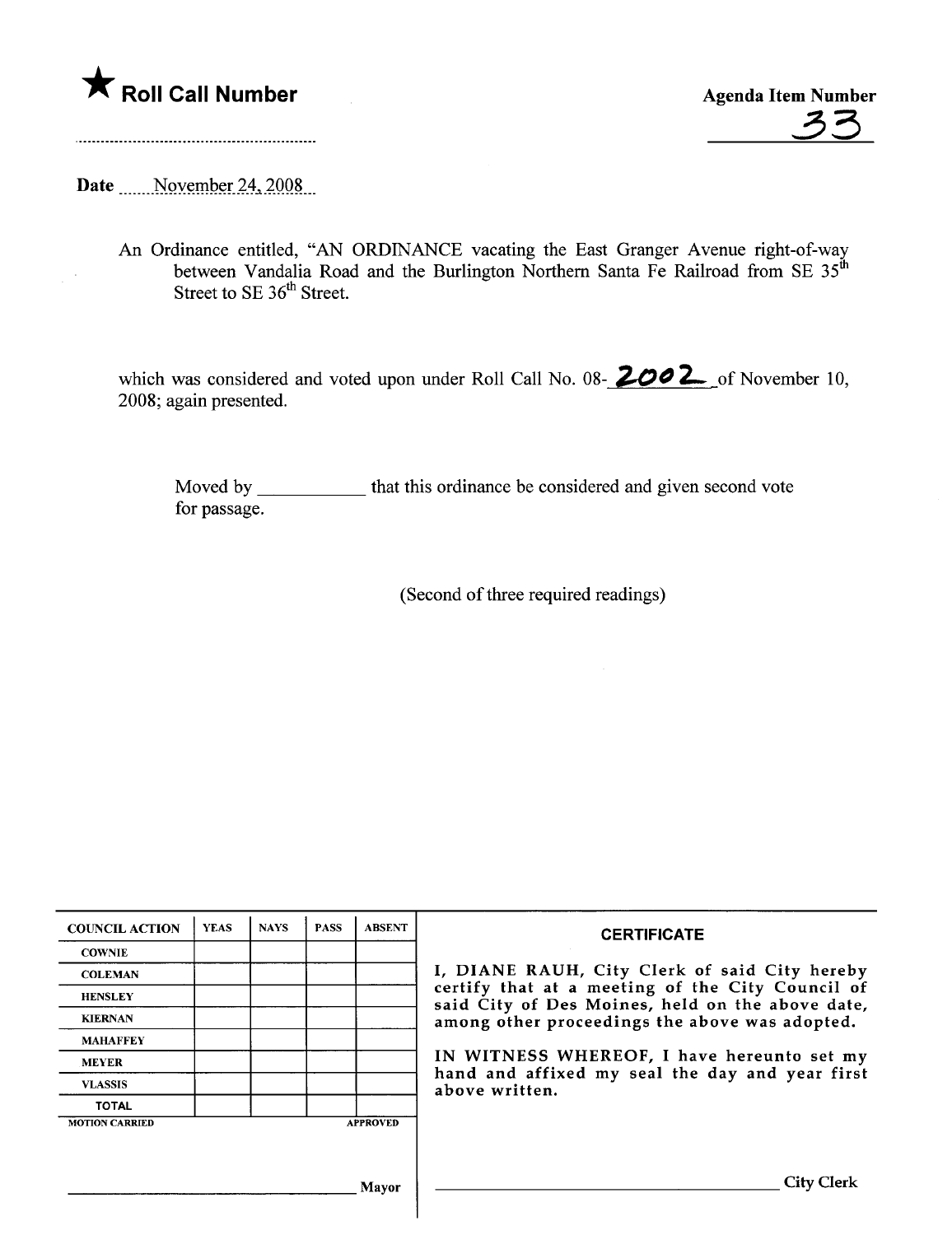33 STA DF-2002

Prepared by: Glenna K. Frank, Assistant City Attorney, 400 Robert D. Ray Drive. Des Moines. Iowa 50320 (515) 283-4130

## ORDINANCE NO.

AN ORDINANCE vacating the East Granger Avenue right-of-way between Vandalia Road and the Burlington Northern Santa Fe Railroad from SE 35<sup>th</sup> Street to SE 36<sup>th</sup> Street.

WHEREAS, all prior requirements of law pertaining to the vacation of public right-of-way have been fully observed; and

WHREAS, it is desirable that the public right-of-way herein described be vacated;

NOW, THEREFORE, BE IT ORDAINED by the City Council of the City of Des Moines, Iowa:

Section 1. That the East Granger Avenue right-of-way between Vandalia Road and the Burlington Northern Santa Fe Railroad from SE 35<sup>th</sup> Street to SE 36<sup>th</sup> Street, more specifically described as follows, be and is hereby vacated.

All that part of Lot D, (Granger Avenue), Vandalia Acres, Plat No.2, an Official Plat, lying East of the northerly extension of the East line of vacated Lot B, ( Southeast 35<sup>th</sup> Street) of said Vandalia Acres Plat No. 2, vacated by Ordnance 14,644, and lying North of and adjoining Lots 67 and 86, of said Vandalia Acres Plat No. 2, and West of the northerly extension of the West line of said Lot 67, all now included in and forming a part of the City of Des Moines, Polk County, Iowa.

Sec. 2. The City of Des Moines hereby reserves an easement upon the property described above for the continued use and maitenance of any utilities now in place, with the right of entry for servicing same.

Sec. 3. That the City Clerk is hereby authorized and directed to cause certified copies of this ordinance and proof of publication thereof together with proof of publication of the notice of the public hearing on this matter to be properly filed in the office of the Recorder of Polk County, Iowa.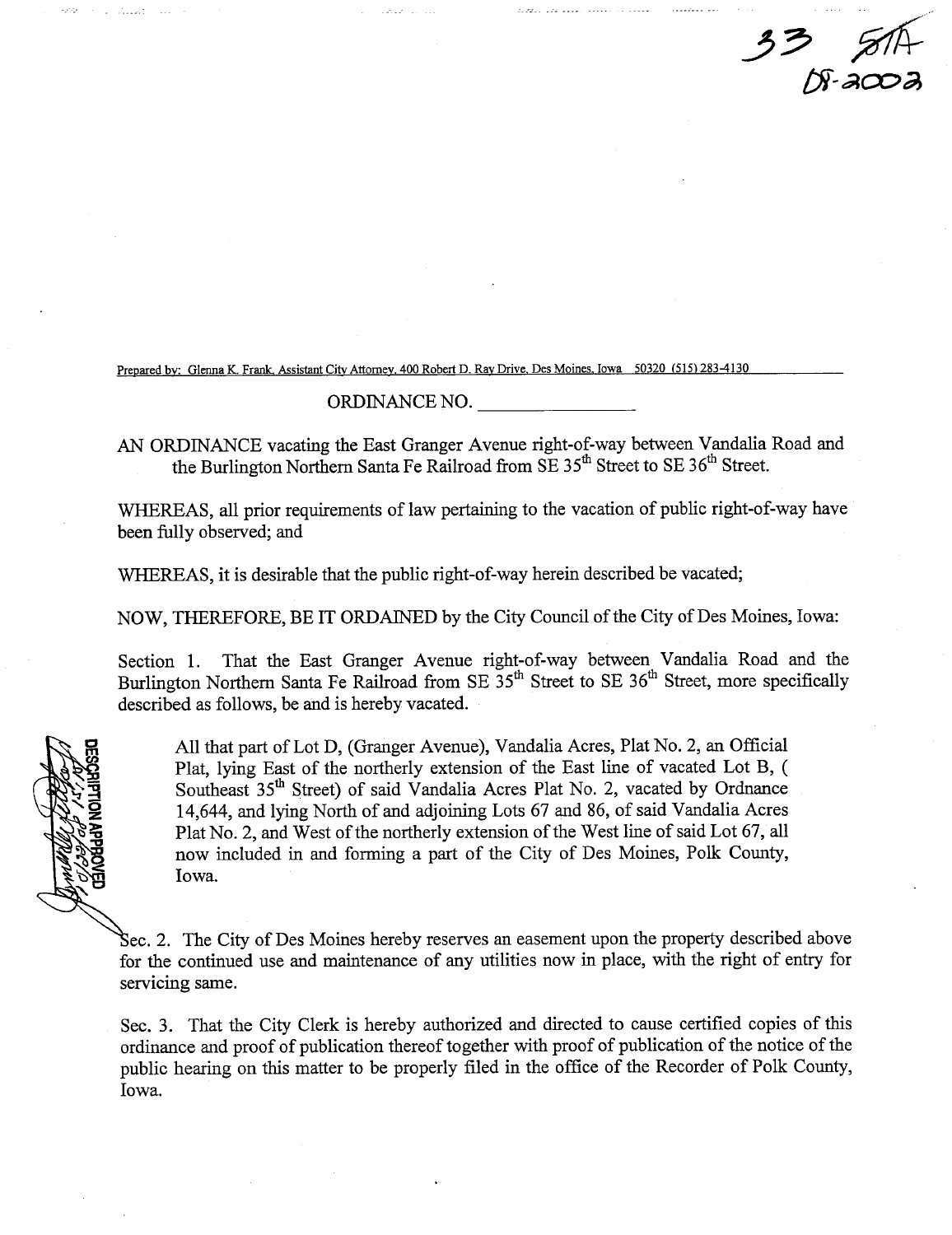Sec. 4. This ordinance shall be in full force and effect from and after its passage and publication as provided by law.

 $OS-$ acoa

33

FORM APPROVED: K Frank

Glenna K. Frank Assistant City Attorney